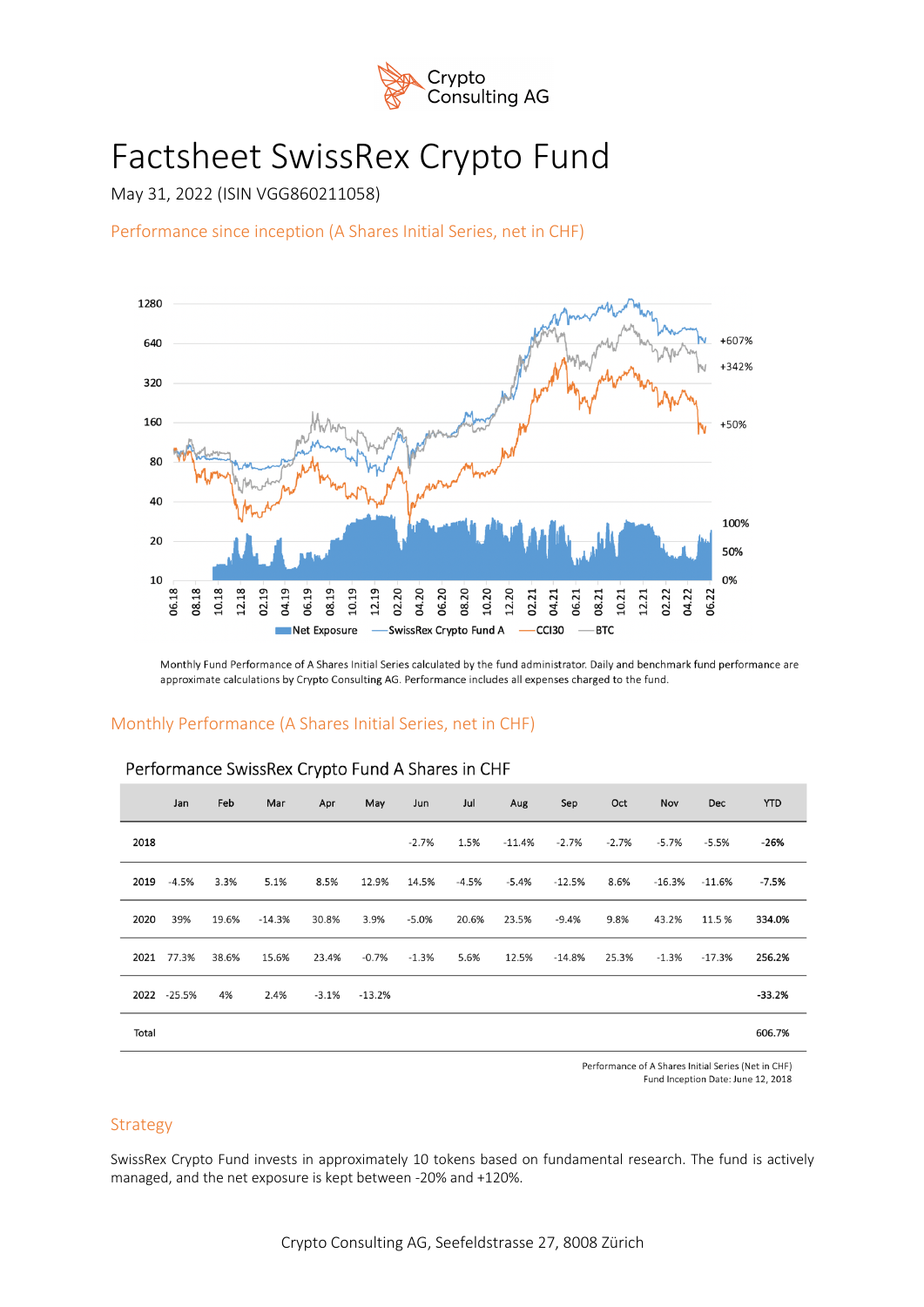

## Market Update

In May, SwissRex Crypto Fund A shares decreased by -13.2% (B shares -13.1%) whereas the CCI30 lost -32% and Bitcoin -18%. Assets under Management are at 65m USD at the time of writing.

# Asset Allocation

In May, the CCI30 index lost 32%, making this month one of the worst ever for Crypto. In addition to the weak financial markets in general, the destruction of USD 40 bn from the collapse of the Terra Luna ecosystem had a negative effect on the crypto market. Due to the high cash balance the Fund managed to keep the losses within limits. Since our last monthly update, Bitcoin has started to outperform Altcoins significantly. This makes sense as inflation concerns grow and we view Bitcoin as digital gold. Also, Bitcoin typically loses less in a bear market and is the first to recover as beaten down investors rediscover liquid Bitcoin first before venturing into riskier Altcoins. After the 30% rally from the lows, we therefore switched all Altcoins for Bitcoin except for Ether.

## Selection (new positions communicated with a one-month lag)

Polkadot and Polygon were switched into Bitcoin.

## **Outlook**

After further losses in June most Altcoins have lost 90-95% from the peak. The CCI30 is even 70% below its 2018 top. More and more crypto tokens look cheap based on our fundamental model and sentiment has become extremely bearish. Therefore, the exposure has been increased to 85% and we are close to go all-in.

## Fund Facts

| Name                        | SwissRex Crypto Fund                                         |  |  |  |  |  |
|-----------------------------|--------------------------------------------------------------|--|--|--|--|--|
| AuM as of May 31, 2022      | 80m USD                                                      |  |  |  |  |  |
| ISIN / Valor / WKN          | VGG860211058 / 46575535 / A2PG38                             |  |  |  |  |  |
| Type of Fund                | <b>BVI Professional Fund</b>                                 |  |  |  |  |  |
| Bloomberg Ticker            | <b>SWICRYP VI</b>                                            |  |  |  |  |  |
| <b>Fund Inception Date</b>  | 12th of June 2018                                            |  |  |  |  |  |
| Subscriptions / Redemptions | Monthly in CHF (3cd notice / 10cd notice)                    |  |  |  |  |  |
| Valuation/NAV calculation   | Monthly, as per the last business day of each month          |  |  |  |  |  |
| Share Class A               | CHF, 2% Management Fee and 20% Performance Fee with          |  |  |  |  |  |
|                             | high water mark. Minimum Investment CHF 100'000. Can be      |  |  |  |  |  |
|                             | bought with Swissquote, Julius Baer, Pictet, VP Bank, Sygnum |  |  |  |  |  |
|                             | Bank, Credit Suisse, Banque de Luxembourg, LGT, UBS          |  |  |  |  |  |
| Share Class B               | USD, CHF, 1% Management Fee and 15% Performance Fee          |  |  |  |  |  |
|                             | with high water mark. Minimum investment USD / CHF           |  |  |  |  |  |
|                             | 1'000'000. Can be bought with Swissquote, Julius Baer,       |  |  |  |  |  |
|                             | Pictet, VP Bank, Sygnum Bank, Credit Suisse, Banque de       |  |  |  |  |  |
|                             | Luxembourg, LGT, UBS and Subscription Agreement              |  |  |  |  |  |
| Custodian                   | Sygnum Bank AG                                               |  |  |  |  |  |
| Auditor                     | HLB Trinity (BVI) Ltd                                        |  |  |  |  |  |
| <b>Broker</b>               | Crypto Broker AG, Bitcoin Suisse AG                          |  |  |  |  |  |
| Administrator               | ATU Fund Administrators (BVI) Ltd                            |  |  |  |  |  |
| Director                    | Serco Management Ltd                                         |  |  |  |  |  |
| Advisor                     | SwissRex AG                                                  |  |  |  |  |  |